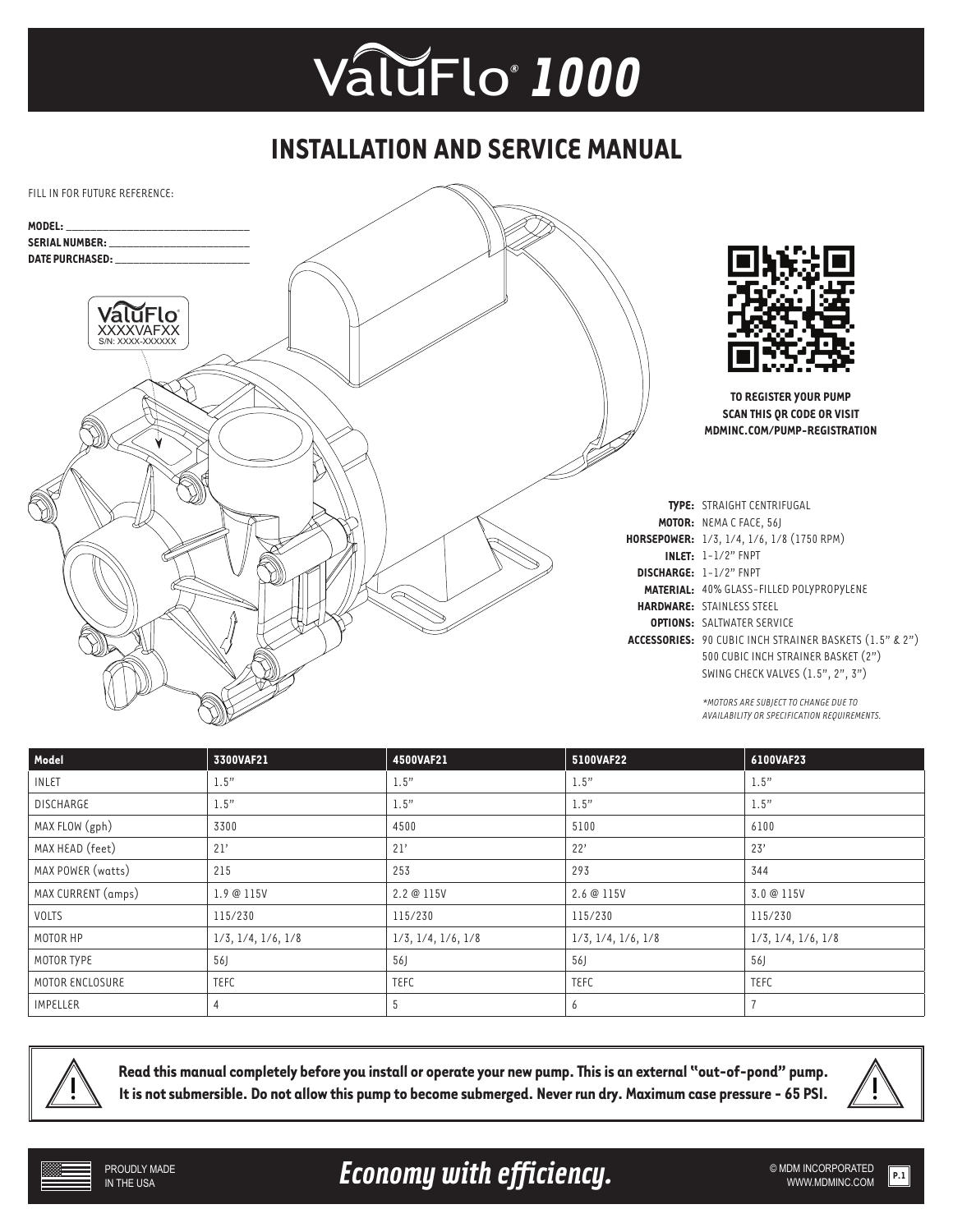# *®* ValuFlo *1000*

We congratulate you on your choice of the ValuFlo® 1000 Centrifugal Pump. It has been carefully designed using the advantages of today's technology and carefully constructed to give you the dependability of yesterday. To insure proper performance, we urge you to carefully follow the instructions in this manual. If you have any questions, please call your supplier for assistance or visit www.mdminc.com/support.

### **INSTALLATION**

#### **Please read carefully. When properly installed the ValuFlo® 1000 will provide dependable trouble-free service.**

- 1. Locate the pump as near the water source as possible. A flooded suction situation is preferred. The pump is not self-priming, therefore, if the fluid level is below the pump, a swing check valve must be installed and the pump primed prior to start-up (Figure 1). It must not be run dry.
- 2. Mount Motor base to a secure, immobile foundation.
- 3. Use only plastic fittings on both the intake and discharge ports. Seal pipe connections with Teflon® paste. These fittings should be self-supported and in neutral alignment with each port (i.e. Fittings must not be forced into alignment which may cause premature line failure or damage to the pump volute). A strainer basket is recommended for non-flooded installations.
- 4. Never restrict the intake. Keep both input and discharge lines as free of elbows and valves as possible. Always use pipe of adequate diameter. This will reduce friction losses and maximize output.





#### **WARNING: ALWAYS SHUT OFF ELECTRICAL POWER BEFORE INSTALLATION AND / OR SERVICING THIS PUMP.**

ALL ELECTRICAL WIRING SHOULD MEET STATE AND LOCAL ORDINANCES. IMPROPER WIRING MAY NOT ONLY BE A SAFETY HAZARD BUT MAY PERMANENTLY DAMAGE THE MOTOR AND/OR PUMP. 230V 50HZ MOTORS ARE AVAILABLE. CONTACT YOUR SUPPLIER FOR INFORMATION.

### **ELECTRICAL HOOK-UP**

- 1. Check that supply voltages match the Motor's requirements.
- 2. Check Motor wiring and connect, according to instructions on Motor, to match supply voltage.
- 3. Power cord should be protected by conduit or by cable and be of proper gauge. It should be no longer than necessary.
- 4. Power should be drawn directly from a box with circuit breaker protection or with a fused disconnect switch.

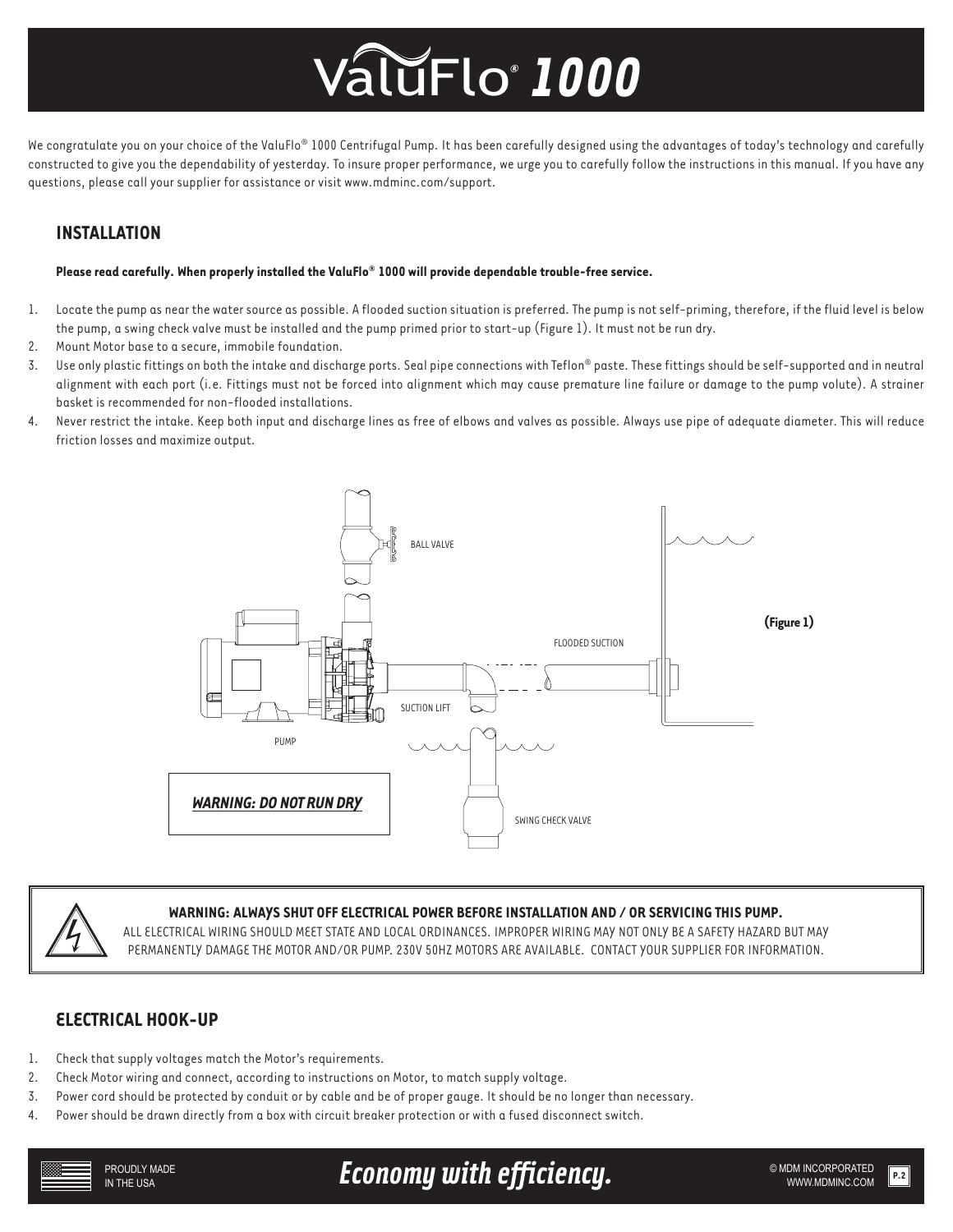# *®* ValuFlo *1000*

### **PUMP END ASSEMBLY**

- 1. Inspect all pump parts (O-ring, O-ring groove, Impeller Hub ID, Motor Shaft, etc.) and clean if necessary.
- 2. Apply sealant to the Bracket Bore ID wall and around the Seal Case. Follow sealant manufacturer instructions. We recommend using Gasgacinch® sealant. Silicone sealant is also acceptable.
- 3. Press Carbon Graphite Seal into Bracket while taking care not to damage Carbon Graphite Face.
- 4. Place Slinger (rubber washer) over Motor Shaft.
- 5. Carefully, lubricate the Seal Seat Elastomer OD and Impeller Hub ID with water. Press the Seal Seat into the Impeller Hub making certain that the ceramic is in evenly - the sealing surface should be parallel with the Impeller Hub.
- 6. Carefully lubricate carbon-graphite and ceramic sealing surfaces with clean water. Do not use silicon lubricants or grease.
- 7. Assemble Bracket to Motor with (4) M-bolts.
- 8. Thread Impeller onto Shaft and tighten. If required, remove Motor End-Cap and use a screwdriver on the back of Motor Shaft to prevent shaft rotation while tightening. Replace Motor End Cap.
- 9. Seat large O-ring in Volute slot and assemble Volute to Bracket with  $(7)$  ¼" 20 threads per inch x 2 ¾" Hex Cap Screws, Washers and Nuts. Tighten in a cross pattern (30 inch-pounds force).
- 10. Install Drain Plug with its O-ring in Volute drain hole.
- 11. Before operating pump, allow a proper cure time for the sealant used in step 2.



| NO.            | <b>DESCRIPTION</b>                                                              | VALUFLO <sup>®</sup> P/N |
|----------------|---------------------------------------------------------------------------------|--------------------------|
| 1              | DRAIN PLUG                                                                      | 1000.110LG               |
| $\overline{c}$ | O-RING (DRAIN PLUG)                                                             | £014B70                  |
| 3              | <b>VOLUTE</b>                                                                   | K000.070 LG              |
| 4              | LARGE O-RING                                                                    | 1000.061                 |
| 5              | <b>IMPELLER</b>                                                                 | $1000.05$ *              |
| 6              | SEAL - BRASS                                                                    | 1000.0415                |
|                | $SEAL - SSS16$                                                                  | 1000.0414                |
| $\overline{7}$ | <b>BRACKET</b>                                                                  | K000.030 LG              |
| 8              | <b>SLINGER</b>                                                                  | 1000.010V                |
| 9              | <b>HARDWARE KIT</b><br>(7) P-BOLTS, (14) WASHERS,<br>(7) LOCK NUTS, (4) M-BOLTS | 1000.502                 |

Note: These part numbers are only for standard models within the ValuFlo® 1000 series. 1000.05\_\_. \*Consult Factory for Impeller part number.



*Motor illustration is for reference only.*

### **DISASSEMBLY**

- 1. Shut off power to motor before disconnecting any electrical wiring from the back of the Motor.
- 2. Disassemble Volute from Bracket by removing the (7)  $\frac{1}{4}$  20 threads per inch x 2  $\frac{1}{4}$  Hex Cap Screws.
- 3. Remove cap covering shaft at back of Motor and with a large screwdriver, prevent shaft rotation while unscrewing Impeller.
- 4. Remove ceramic piece from Impeller (If you are replacing the Seal).
- 5. Detach Bracket from Motor.
- 6. Remove Carbon-Graphite Seal from Bracket by pressing out from the back. Do not dig out from the front (If you are replacing the Seal).

Economy with efficiency. **Example 2018 MDM INCORPORATED**